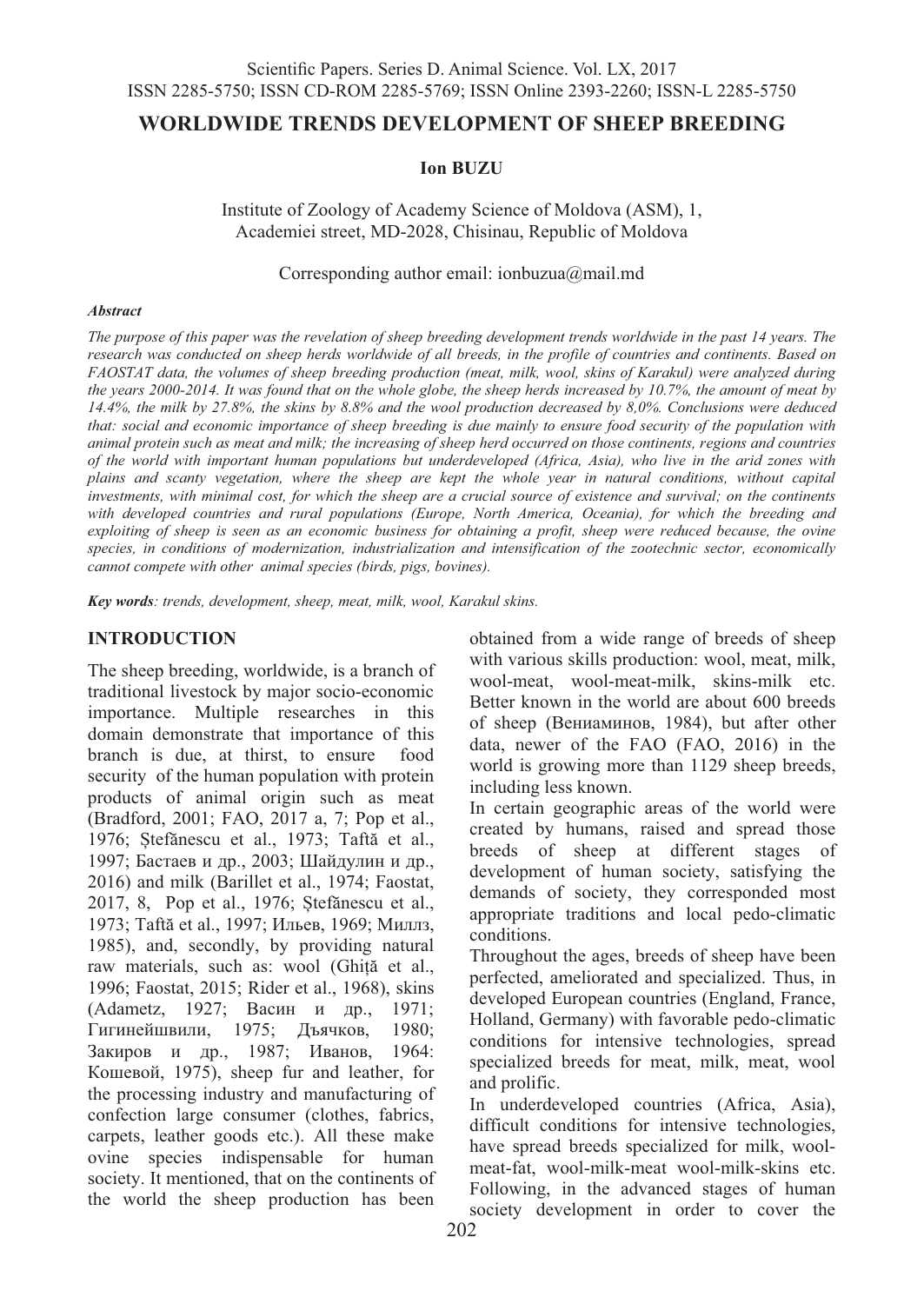increasing demand on the world market to some specific sheep products, were created and in the Asian countries (in extensive) breeds performances, specialized in skins (Karakul), meat-tallow (Ghisar), wool (Australian Merino) and others.

In most cases, creating breeds and production skills development of sheep were driven by climatic and socio-economic conditions existing in the concerned areas (regions, countries). Those breeds and types of sheep that do not correspond to the requirements of the respective areas gradually disappeared.

Taking into account the climatic and socioeconomic conditions quite varied in different parts and regions of the world, for elaboration measures of development of sheep branch under certain conditions, it is extremely necessary to know the development trends of sheep breeding at global and regional level.

In this context, the present work was proposed for research of sheep breed development trends worldwide in the last 14 years, regarding the dynamics of the sheep herds and production volumes of sheep meat, milk, wool and Karakul skins.

## **MATERIALS AND METHODS**

The research was conducted on sheep herds worldwide of all breeds, in the profile of countries and continents, based on FAOSTAT data (FAO 2015a).

Based on data of this institution has been, also, analyzed information on production volumes of sheep meat (FAO, 2017a), production volumes of sheep milk (FAO, 2017 b), quantities of raw wool (FAO, 2015 b) and quantity of Karakul skins, deducted based on data information from the international fur auctions (Kopenhagen Fur, 2015) and communication of the official representative of the first FAO International Symposium on Karakul from Vienna, 1967 (Ştefanescu et al., 1973).

Based on the analysis data above, were been deducted the main development trends of worldwide sheep breeding, including various continents and countries. Finally those conclusions have been made.

## **RESULTS AND DISCUSSIONS**

As a result of our research (Buzu, 2016), based on the FAOSTAT data, 2015, we found that worldwide herd of sheep in 2013 was 1172.8 million heads), of which the most numerous effective were been in Asia (526.6 mil heads) and Africa (325.3 mil heads), followed by Europe (129.6 mil heads) and Oceania (106.3 mil heads). The less sheep are on the American continent (84.9 mil heads) (Table 1).

Analysis distribution of sheep herds from Asia and Africa, on the countries, shows that this is largely linked to human population in those countries.

Thus, most numerous Asian sheep have been registered in China (185.0 mil sheep, with 1408.0 mil people), India (75.5 mil sheep, with 1236.7 mil people), Iran (50.2 mil sheep, with 76.4 mil people). On the African continent, the most important sheep herds are in Sudan (52.5 mil sheep, with 37.2 mil people) and Nigeria (39.0 mil sheep, with 168.8 mil people).

In Europe, the size of sheep herds in major countries is based not so with the number of population, but more with specific traditions of these countries.

Thus, the most numerous sheep herds from Europe are in the United Kingdom (32.8 mil heads), the development of human society throughout history have been created most numerous and powerful in the world breeds of sheep and wool textile industry and sheep meat consumption in food of human population in this country are some millennial traditions.

The important herds sheep are, also, in Turkey (27.4 mil heads), Russia (22.0 mil heads), Spain (16.1 mil heads), Greece (9.5 mil heads) and Romania (8.8 mil heads).

In Oceania, the largest herds of sheep are in Australia (75.5 mil heads) and New Zealand (30.8 mil heads), not in relation to the population of these countries, but rather with colonial traditions of Britain, peoples which imposed breeding of sheep in these colonies.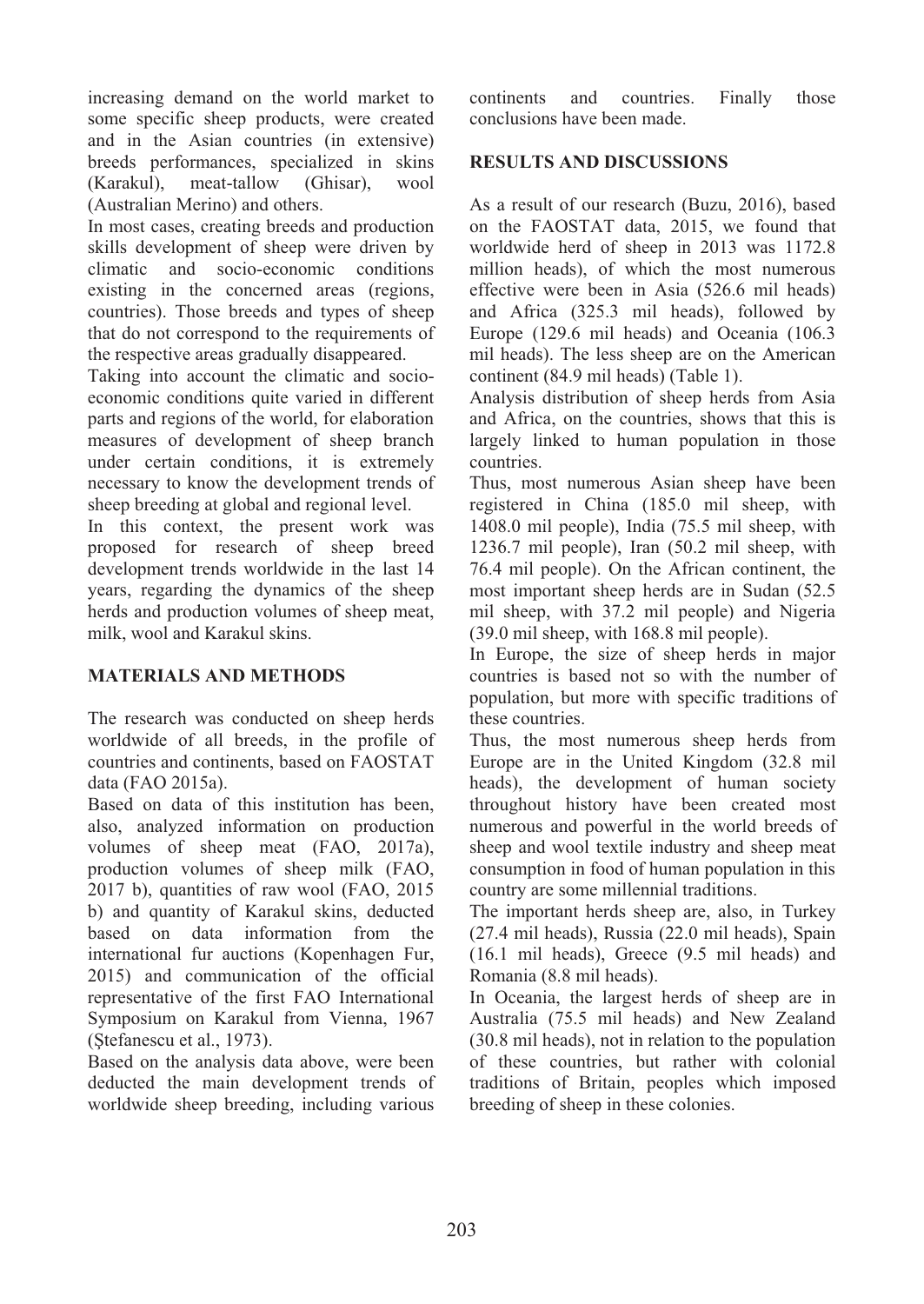| Nr            | Country, continent,       | Years       |             |             | 2013   |
|---------------|---------------------------|-------------|-------------|-------------|--------|
| $d$ / $\circ$ | part of the world         | 2000        | 2007        | 2013        | $%$ to |
|               |                           |             |             |             | 2000   |
| WORLD         | TOTAL                     | 1 059 082.3 | 1 138 486.5 | 1 172 833.2 | 110.7  |
| 1.            | EUROPE total              | 146 694.2   | 135 525.3   | 129 650.5   | 88.4   |
|               | inclusive: United Kingdom | 42 264.0    | 33 946.0    | 32 856.0    | 77.7   |
|               | Turkey                    | 30 256.0    | 25 616.9    | 27 425.2    | 90.6   |
|               | Russia                    | 12 603.0    | 17 508.1    | 22 061.0    | 175.0  |
|               | Spain                     | 23 965.0    | 22 194.2    | 16 118.6    | 67.3   |
|               | Greece                    | 8 9 5 1 .0  | 8 8 3 1 . 0 | 9 5 20.0    | 106.4  |
|               | Romania                   | 8 121.0     | 7678.0      | 8833.8      | 108.8  |
|               | Azerbaijan                | 5 279.7     | 7 5 2 3 .0  | 7979.4      | 151.1  |
| 2.            | ASIA total                | 414 248.8   | 491 031.5   | 526 590.6   | 127.1  |
|               | inclusive: China          | 131 095.0   | 171 961.1   | 185 000.0   | 141.1  |
|               | India                     | 59 447.0    | 71 560.0    | 75 500.0    | 127.0  |
|               | Iran                      | 53 900.0    | 53 800.0    | 50 220.0    | 93.2   |
|               | Pakistan                  | 24 084.0    | 26 794.0    | 28 800.0    | 119.6  |
|               | Mongolia                  | 15 191.3    | 16 990.1    | 17 500.0    | 115.2  |
|               | Syria                     | 13 505.2    | 22 865.4    | 14 000.0    | 103.7  |
| 3.            | AFRICA total              | 246 505.8   | 294 957.0   | 325 338.8   | 132.0  |
|               | inclusive: Sudan          | 46 095.0    | 50 944.0    | 52 500.0    | 113.9  |
|               | Nigeria                   | 26 000.0    | 33 080.4    | 39 000.0    | 150.0  |
|               | Ethiopia                  | 10 950.7    | 26 117.3    | 26 500.0    | 242.0  |
|               | Algeria                   | 17615.9     | 20 154.9    | 25 500.0    | 144.7  |
|               | Morocco                   | 17 299.7    | 16 894.0    | 19 956.4    | 115.4  |
|               | Kenya                     | 7939.5      | 16 308.1    | 18 500.0    | 233.0  |
| 4.            | AMERICA total             | 90 805.1    | 92 785.3    | 84 902.0    | 93.5   |
|               | inclusive: Brasilia       | 14 784.9    | 16 239.4    | 17 022.0    | 115.1  |
|               | Argentina                 | 13 561.6    | 16 180.0    | 14 000.0    | 103.2  |
|               | Peru                      | 14 686.3    | 14 580.2    | 12 434.3    | 84.7   |
|               | Bolivia                   | 7 3 5 2.9   | 8 2 3 7 . 7 | 9 2 8 7 . 6 | 126.3  |
|               | Mexico                    | 6 0 4 6 .0  | 7478.5      | 8 477.0     | 140.2  |
|               | <b>SUA</b>                | 7 0 3 2.0   | 6 1 2 0.0   | 5 3 3 5 .0  | 75.9   |
| 5.            | OCEANIA total             | 160 828.3   | 124 187.4   | 106 351.0   | 66.1   |
|               | inclusive: Australia      | 118 552.0   | 85 711.1    | 75 547.8    | 63.7   |
|               | New Zeeland               | 42 260.0    | 38 460.4    | 30 786.7    | 72.8   |

Table 1. Evolution of worldwide herds sheep during the 2000-2013 period (thousand heads)

The sheep herds worldwide increased significantly in the period 2000-2013, from 1059.1 million heads in 2000 to 1172.8 million, in 2013 with 113.7 million heads (10.7%). The highest growth rhythm were been recorded in Africa and Asia, with 32.0 and 27.1% respectively.

In profile on the country, the sheep herds from Mali, Kenya and Ethiopia have increased during this period, by 2.02 to 2.42 times. From Asian countries, the sheep herds from China increased by 41.1%, in Pakistan, Iraq and Mongolia - with 19.6 to 15.2%.

An entirely different situation is in Europe, America and Oceania. In these continents the sheep herds, during the years 2000-2013, have been permanent decreased. For example, in Europe the sheep herds fell from 146.7 million heads in 2000 to 129.6 million heads in 2013 or with 17.0 million heads (11.6%). However, on the background of the herd's reduction, some countries in Eastern and Southern Europe recorded significant increases of sheep number. Thus, the sheep herds increased in Russia - with 9.4 million head, or 75.0%, Azerbaijan - with 2.7 million head, or 51.1%, in Romania - with 0.7 million heads, or 8.8%, Greece - with 0.6 million heads, or 6.4%. On the American continent herds of sheep decreased, during that period, it was more moderate, only the 6.5%. This is due to countries in Central and Latin America, with important herds of sheep. Among these are Mexico, which registered an increase of sheep herds by 40.2%,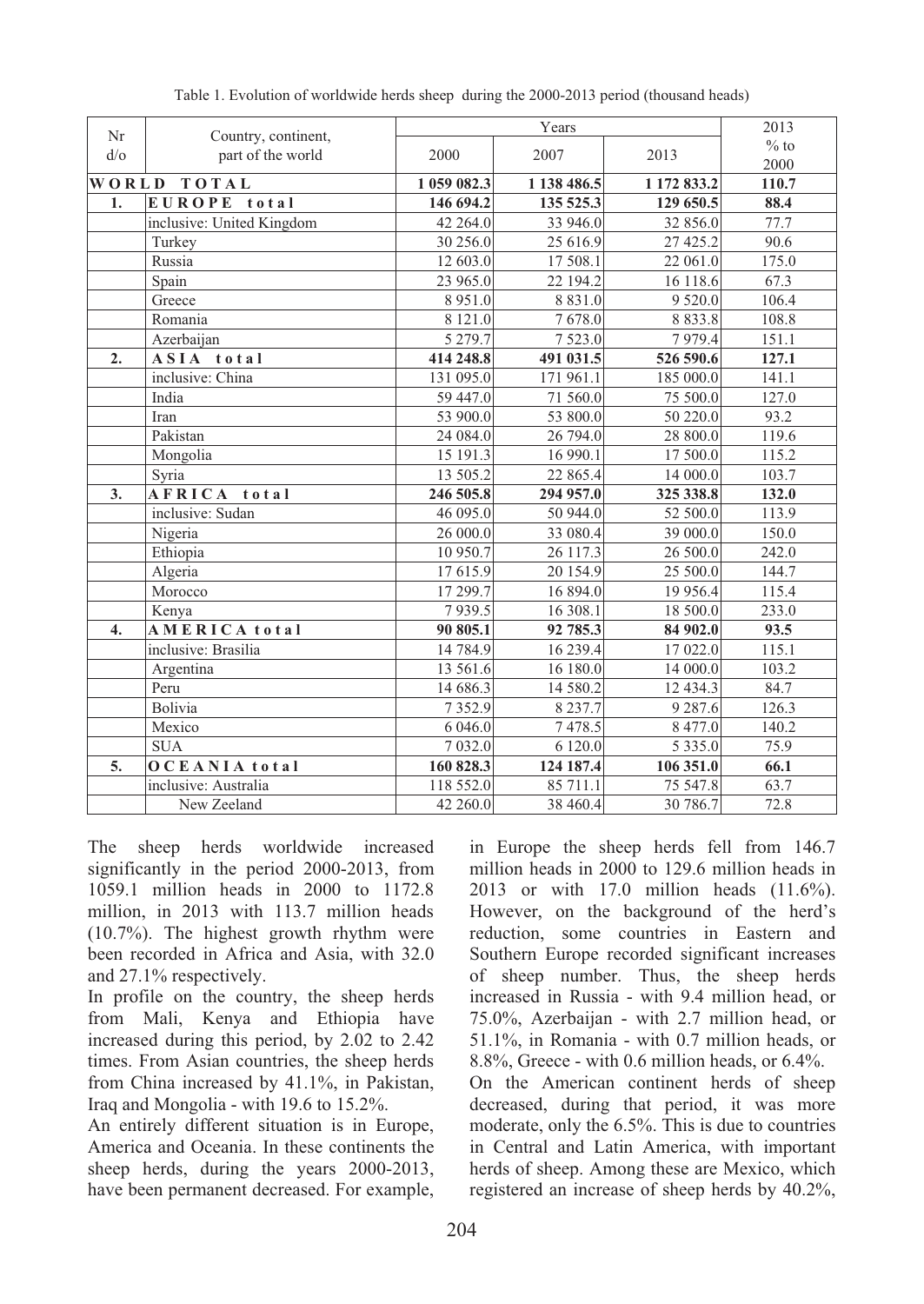Bolivia –  $26.3\%$ , Brasilia –  $15.1\%$  and Argentina –  $3.2\%$ .

The most drastic reductions of sheep herds during 2000 - 2013 occurred in countries of Oceania, the herds are concentrated mainly in Australia and New Zealand. The herds of sheep from this continent have been reduced from 160.8 million heads in 2000 to 106.3 million heads, or with 54.5 million heads (33.9%), including: in Australia, the number of sheep decreased from 118.5 million heads in 2000 to 75.5 million heads in 2013, or with 43.0 million heads (36.3%) and in New Zealand herds of sheep decreased from 42. 3 million heads in 2000 to 30.8 million heads in 2013, or with 11.5 million (27.2%).

The evolution of the sheep worldwide reflects a similar picture in the evolution of sheep production volumes in this period, such as meat, milk, wool, skins

Thus, world production *of sheep meat*, according to FAOSTAT data, 2017, in the 2000- 2014 period has increased from 7829.1 thousand tons in 2000 to 8960.3 thousand tons in 2014, or with 1131.2 thousand tons (14.4%) (Table 2).

Table 2. Evolution worldwide of sheep meat production during the 2000-2014 period (thousand tons)

| Nr            | Country, continent,       | Years                |           |            | 2014   |
|---------------|---------------------------|----------------------|-----------|------------|--------|
| $d$ / $\circ$ | part of the world         | 2000                 | 2006      | 2014       | $%$ to |
|               |                           |                      |           |            | 2000   |
| WORLD         | TOTAL                     | 7829.1               | 8 3 9 2.1 | 8 9 6 0.3  | 114.4  |
| 1.            | <b>EUROPE</b><br>total    | 1 268.7              | 1 309.5   | 1 139.7    | 89.8   |
|               | inclusive: United Kingdom | 383.0                | 332.0     | 298.0      | 77.8   |
|               | Turkey                    | 320.7                | 289.5     | 312.5      | 97.4   |
|               | Russia                    | 119.1                | 139.3     | 186.4      | 156.5  |
|               | Spain                     | 238.0                | 216.0     | 113.6      | 47.7   |
|               | France                    | 130.4                | 139.6     | 110.2      | 84.5   |
|               | Greece                    | 69.4                 | 90.0      | 58.4       | 84.1   |
|               | Romania                   | 60.5                 | 54.7      | 67.7       | 111.9  |
|               | Azerbaijan                | 35.1                 | 44.6      | 68.7       | 195.7  |
| 2.            | ASIA total                | 3 433.5              | 3928.6    | 4 4 5 3.9  | 129.7  |
|               | inclusive: China          | $\overline{1}$ 478.1 | 1939.1    | 2 1 8 4 .0 | 147.7  |
|               | India                     | 220.8                | 255.5     | 235.2      | 106.5  |
|               | Syria                     | 206.1                | 252.2     | 161.3      | 78.3   |
|               | Pakistan                  | 157.4                | 149.0     | 164.0      | 104.2  |
|               | Iran                      | 329.1                | 276.3     | 147.9      | 44.9   |
|               | Kazakhstan                | 91.1                 | 98.7      | 138.6      | 152.1  |
| 3.            | <b>AFRICA</b><br>total    | 1 254.6              | 1483.4    | 1757.2     | 140.1  |
|               | inclusive: Sudan          | 272.7                | 316.0     | 251.0      | 92.0   |
|               | Algeria                   | 164.1                | 184.7     | 290.9      | 177.3  |
|               | Nigeria                   | 111.5                | 138.6     | 139.5      | 125.1  |
|               | Morocco                   | 125.3                | 120.4     | 120.3      | 96.0   |
|               | Ethiopia                  | 36.4                 | 78.9      | 88.1       | 242.0  |
| 4.            | AMERICA total             | 419.3                | 416.7     | 401.7      | 95.8   |
|               | inclusive: Brasilia       | 68.7                 | 77.0      | 85.9       | 125.0  |
|               | <b>SUA</b>                | 116.4                | 87.5      | 72.9       | 62.6   |
|               | Mexico                    | 24.3                 | 44.9      | 58.2       | 239.5  |
|               | Argentina                 | 49.6                 | 49.7      | 60.3       | 121.6  |
| 5.            | <b>OCEANIA</b> total      | 1 3 2 3 .8           | 1253.9    | 1 207.8    | 91.2   |
|               | inclusive: Australia      | 790.6                | 710.9     | 720.6      | 91.1   |
|               | New Zeeland               | 533.2                | 542.9     | 487.1      | 91.3   |

The biggest volumes of this production is in Asia (4453.9 thousand tons) and Africa (1757.2 thousand tons), followed by Oceania (1207.8 thousand tons) and Europe (1139.7 thousand tons). The lowest amount of sheep meat has been produced in America (401.7 thousand tons) and maintained at the same level with a downward trend. In Asia and Africa is found increase of meat production volumes.

In Asia, the meat production has been increased from 3433.5 thousand tons in 2000 to 4453.9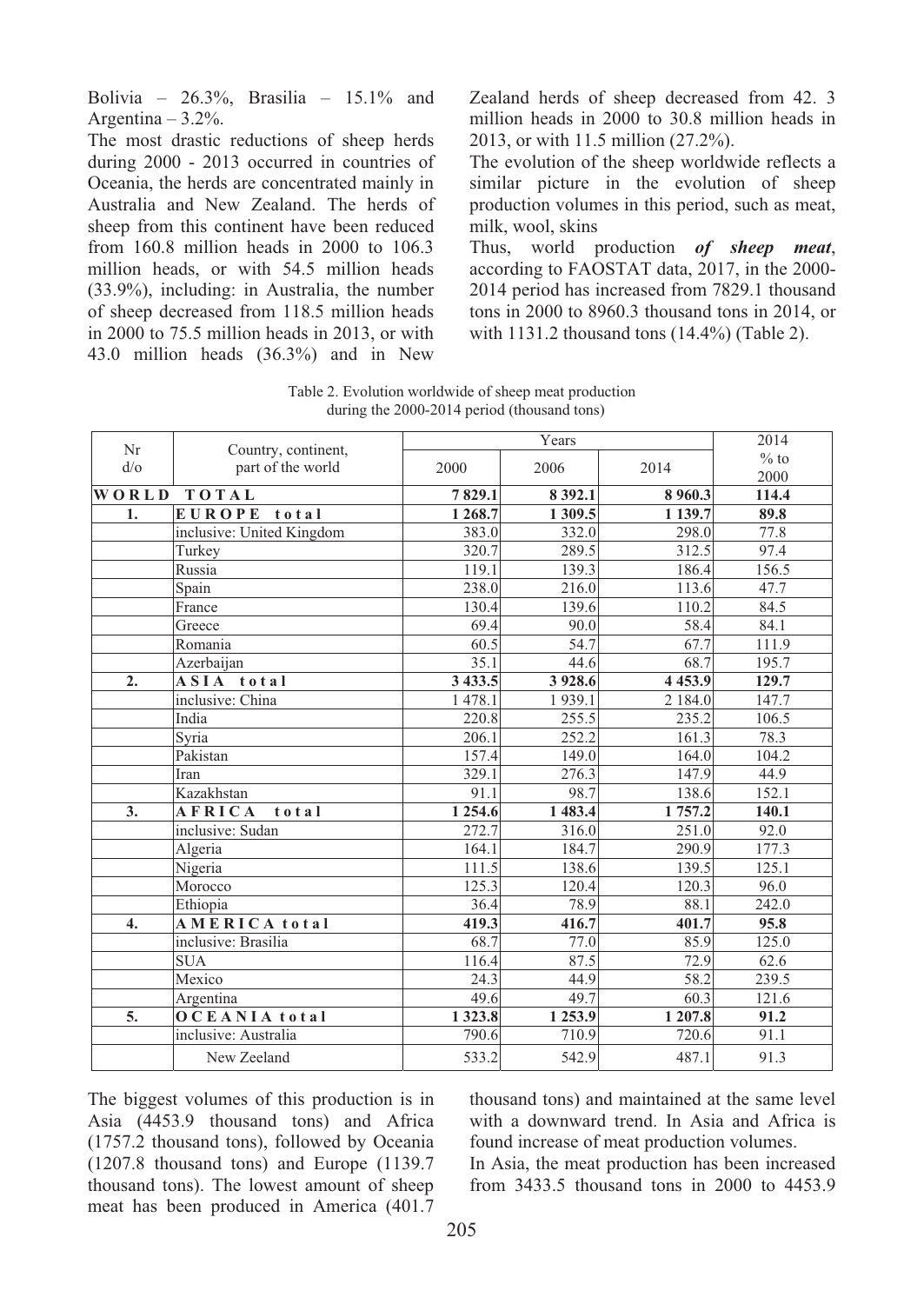thousands tones in 2014, or with to 1020.4 thousand tons or (29.7%).

From Asian countries, the biggest quantities of meat has been produced in China (2184.0 thousand tons), India (235.2 thousand tons), Syria (161. 3 thousand tons), Pakistan (164.0 thousand tons) and Iran (147.9 thousand tons). The biggest growth rhythms production of sheep meat in the examined period was recorded in China (47.7%) and Kazakhstan  $(52.1\%)$ .

In Africa, the volume of sheep meat production increased from 1254.6 thousand tons in the 2000 year to 1757.2 thousand tons in 2012 year, or 502.6 thousand tons (40.1%). The highest total meat production increases occurred in areas of East, West and North Africa. Thus, sheep meat production increased during 2000-2014 period in Ethiopia by 2.42 times, in Egypt and Mali with 76.5 -74.7%, in Algeria and Nigeria with 77.3-25.1%.

In Europe, the sheep meat production volume decreased from 1268.7 thousand tons in 2000 to 1139.7 thousand tons in 2014, or with 10.2%. It is caused by a significantly reduced of sheep meat production in the most countries with major effective from Europe: United Kingdom - with 22.2%, Spain - with 52.3% France - with 15.5%, Greece - with by 15.9%.

The biggest volume of sheep meat production remain in Turkey (312.5 thousand tons), United Kingdom (298.0 thousand tons), Russia (186.4 thousand tons), Spain (113.6 thousand tons) and France (110.2 thousand tons). In some countries has been recorded an increase of meat production: in Azerbaijan – with 95.7%, Russia - with 56.5%, Romania – with 11.9%.

In Oceania it occurred, also, a decrease of sheep meat production level. In Australia sheep meat production decreased from 790.6 thousand tons in 2000 to 720.6 thousand tones in 2014 or with 70.0 thousand tons (8.9%), New Zealand - from 533.2 thousand tones in 2000 to 487.1 thousand tones in 2014.

*Sheep milk,* with particularly valuable nutritional qualities, has a vital interest in the human food from worldwide. According to FAOSTAT data, 2017, the volume of world production of sheep milk in 2014 was 10429.2 thousand tons (Table 3).

The biggest volumes of sheep milk has been produced in Asia (4854.0 thousand tons) and Europe (3080.7 thousand tons), followed by Africa (2451.4 thousand tons).

In America, the sheep milk production is insignificant. In Oceania the sheep, in general, are not milked.

From Asian countries, the most considerable volumes of milk produced in China (1537.0 thousand tons/year), which is situated after this index first in the world, Syria (685.1 thousand tons) and Iran (445.0 thousand tons).

Be noted that sheep milk production evolution in this part of the world has been progressed permanent in the examined period, from 3534.0 thousand tons in 2000 to 4854.0 thousand tons in 2014, or with 1320.0 thousand tons (37.4%). The most accelerated growth rhythms of milk production volumes were recorded in Jordan (by 2.1 times), China (with 81.5%) and Syria (with 53.7%).

If after the sheep herds and meat production volumes, Europe ranks third in the world (after Asia and Africa), then milk production volume ranks second after Asia. This is explained by the fact that sheep milk production in Europe is not just an occupation to ensure the food needs of the rural population, but has become a profitable economic business due to the substantial increase in market demand.

Therefore, specifically in Europe have been created the most advanced breeds of sheep for milk production (Oestfriză, Lacaune) and produces the most delicious assortment of cheeses (Roquefort), which ensures competitiveness and profitability of this production.

From European countries, the highest annual volumes of milk produced is in Turkey (1113.0 thousand tons), Greece (772.0 thousand tons), Romania (673.4 thousand tones), Spain (592.8 thousands tones) Italy (372.5 tones) and France (266.5 thousand tones). In some countries of Eastern Europe, the milk production volumes have been vertiginous growth evolution.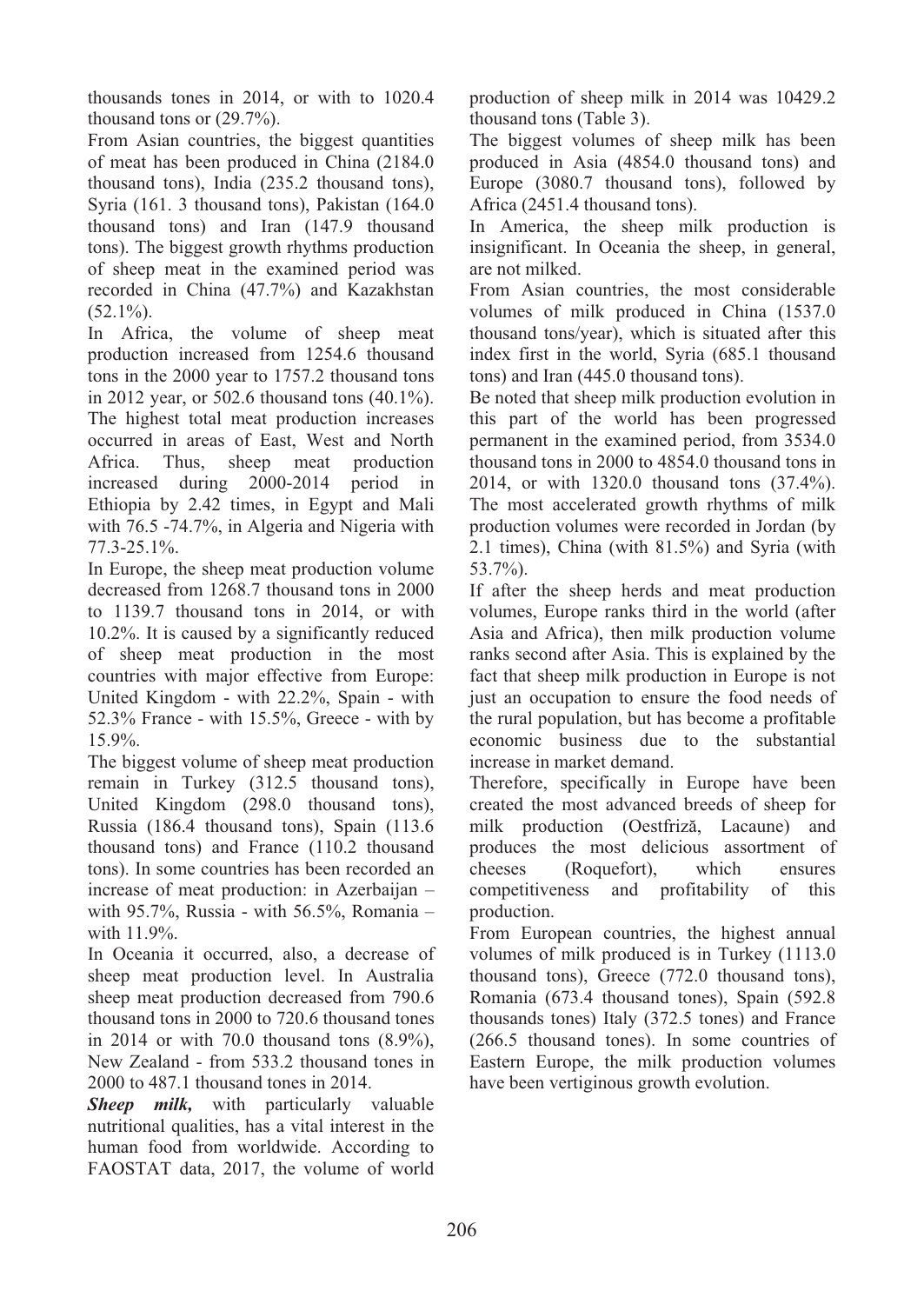| Nr             | Country, continent,      |             | 2014       |            |                |
|----------------|--------------------------|-------------|------------|------------|----------------|
| $d$ / $\circ$  | part of the world        | 2000        | 2006       | 2014       | $%$ to<br>2000 |
| WORLD<br>TOTAL |                          | 8 1 5 9 . 9 | 9 0 1 7.3  | 10 429.2   | 127.8          |
| 1.             | <b>EUROPE</b> total      | 2880.9      | 3 098.8    | 3 080.7    | 106.9          |
|                | inclusive: Turkey        | 774.4       | 794.7      | 1 1 1 3 .0 | 143.7          |
|                | Greece                   | 743.2       | 753.5      | 772.0      | 103.9          |
|                | Romania                  | 320.8       | 650.8      | 673.4      | 209.9          |
|                | Spain                    | 392.0       | 424.3      | 592.8      | 151.2          |
|                | Italia                   | 741.9       | 548.3      | 372.5      | 50.2           |
|                | France                   | 253.9       | 262.8      | 266.5      | 105.0          |
|                | Albania                  | 78.0        | 75.0       | 89.0       | 114.1          |
| 2.             | <b>ASIA</b><br>total     | 3534.0      | 4 1 5 6 .0 | 4854.0     | 137.4          |
|                | inclusive: China         | 847.0       | 1 0 9 1 .0 | 1537.0     | 181.5          |
|                | Syria                    | 445.6       | 824.1      | 685.1      | 153.7          |
|                | Iran                     | 555.0       | 543.9      | 445.0      | 80.2           |
|                | Afghanistan              | 225.0       | 138.0      | 216.3      | 96.1           |
|                | Iraq                     | 160.0       | 64.0       | 35.5       | 22.2           |
|                | Jordan                   | 30.1        | 84.5       | 63.8       | 212.0          |
| 3.             | AFRICA total             | 1731.4      | 2 045.5    | 2 451.4    | 141.6          |
|                | inclusive: Somalia       | 445.0       | 573.5      | 503.5      | 113.1          |
|                | Sudan                    | 462.0       | 492.0      | 402.0      | 87.0           |
|                | Algeria                  | 180.0       | 228.2      | 363.2      | 201.8          |
|                | Mali                     | 88.1        | 123.6      | 301.6      | 342.3          |
|                | Niger                    | 92.9        | 114.2      | 131.4      | 141.1          |
| 4.             | <b>AMERICA</b> total     | 35.1        | 35.6       | 43.0       | 122.5          |
|                | inclusive: South America | 35.1        | 35.6       | 43.0       | 122.5          |
|                | <b>Bolivia</b>           | 29.0        | 29.2       | 35.8       | 123.4          |

Table 3. Evolution of worldwide production of sheep milk during the 2000-2014 period (thousand tons)

Thus, in Armenia, Ukraine, Azerbaijan and Romania the sheep milk production volume produced in the 2000-2014 period rose by 4.14 - 2.1 times. In Turkey, Republic of Moldova and Spain, the sheep milk production volume increased with 30.4 - 51.2%.

On the African continent sheep milk production volumes increased from 1731.4 thousand tons in 2000 to 2451.4 thousand tons in 2014, or with 720.0 thousand tons (41.6%).

From African countries, the biggest volumes of sheep milk produce: Somali (503.5 thousand tons), Sudan (402.0 thousand tons), Algeria (363.2 thousand tons) and Mali (301.6 thousand tons).

On the American continent, the sheep milk is produced in insignificant quantities, only in Latin America. Of the total of 43.0 thousand tons, in Bolivia has been produced 35.8 thousand tons sheep milk. The volume of milk production during the reference period has been increased with 6.8 thousand tons or 23.4%. This country is one of the few states where the tradition was preserved colonial specific of population (Spain) on the sheep milk production and cheese preparation.

*The wool* production worldwide, according to FAOSTAT data, 2015, in the examined period has been a quantitative decreasing evolution, from 2311.4 thousand tons in 2000 to 2126.8 thousand tons in 2013, or with 184.6 thousand tons (8.0%) (Table 4).

This decrease is provoked by significant reduction of wool quantities produced in Oceania (43.4%) and on the American continent  $(27.0\%)$ . If in 2000 year, the countries of Oceania (Australia and New Zealand) ranks first in the world after the amount of wool produced, then, since 2006 year until now, they have to be second after Asian countries that produce a total 950.2 thousand tons.

In Asia, the biggest quantities of wool produce China (471.1 thousand tons), Iran (61.5 thousand tons), India (46.5 thousand tons) and Pakistan (43.6 thousand tons). The biggest growth rhythms, during this period, of the wool quantity produced in gross mass were recorded in Kazakhstan (64.2%), Turkmenistan (69.6%), China (61.0%) and Pakistan (12.1%).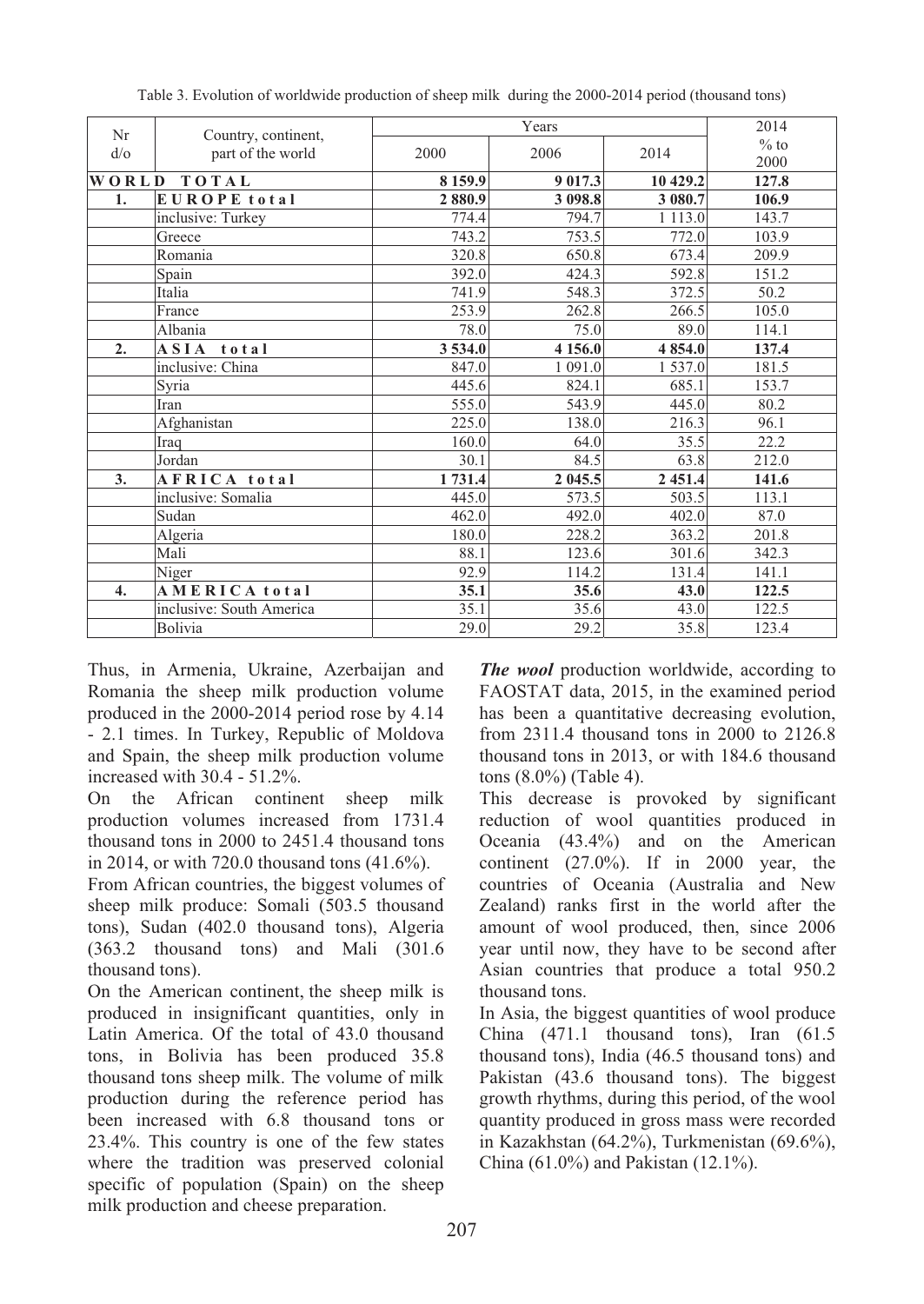| Nr                    |                                          |           | 2013       |           |                |
|-----------------------|------------------------------------------|-----------|------------|-----------|----------------|
| $d$ / $\circ$         | Country, continent,<br>part of the world | 2000      | 2006       | 2013      | $%$ to<br>2000 |
| <b>TOTAL</b><br>WORLD |                                          | 2 3 1 1.4 | 2 2 1 3 .8 | 2 1 2 6.8 | 92.0           |
| 1.                    | <b>EUROPE</b> total                      | 257.1     | 256.2      | 265.8     | 103.4          |
|                       | inclusive: United Kingdom                | 64.0      | 57.6       | 68.0      | 106.2          |
|                       | Russia                                   | 39.2      | 50.3       | 54.7      | 139.5          |
|                       | Turkey                                   | 43.1      | 46.8       | 51.2      | 118.3          |
|                       | Spain                                    | 32.1      | 30.4       | 22.9      | 71.3           |
|                       | Romania                                  | 18.0      | 19.4       | 18.6      | 103.3          |
| 2.                    | ASIA total                               | 719.2     | 857.3      | 950.2     | 132.1          |
|                       | inclusive: China                         | 292.5     | 388.8      | 471.1     | 161.0          |
|                       | Iran                                     | 75.0      | 75.0       | 61.5      | 82.0           |
|                       | India                                    | 48.4      | 45.1       | 46.5      | 96.1           |
|                       | Pakistan                                 | 38.9      | 40.1       | 43.6      | 112.1          |
|                       | Kazakhstan                               | 22.9      | 32.4       | 37.6      | 164.2          |
| 3.                    | <b>AFRICA</b><br>total                   | 205.4     | 216.1      | 238.3     | 116.0          |
|                       | inclusive: Sudan                         | 45.5      | 54.7       | 56.0      | 123.1          |
|                       | Morocco                                  | 40.0      | 48.9       | 56.0      | 140.0          |
|                       | Republic South-African                   | 52.7      | 44.0       | 39.9      | 75.7           |
|                       | Algeria                                  | 17.7      | 20.4       | 27.0      | 152.5          |
| 4.                    | AMERICA total                            | 201.5     | 186.9      | 147.1     | 73.0           |
|                       | inclusive: Argentina                     | 58.0      | 67.8       | 45.0      | 77.6           |
|                       | Uruguay                                  | 57.2      | 46.7       | 36.0      | 62.9           |
|                       | <b>SUA</b>                               | 20.7      | 16.3       | 14.0      | 67.6           |
|                       | <b>Brasilia</b>                          | 13.3      | 10.9       | 12.0      | 90.2           |
| 5.                    | <b>OCEANIA</b> total                     | 928.2     | 697.2      | 525.5     | 56.6           |
|                       | inclusive: Australia                     | 671.0     | 472.5      | 360.5     | 53.7           |
|                       | New Zeeland                              | 257.2     | 224.7      | 165.0     | 64.2           |

The Oceania countries produce in total 525.5 thousand tons of wool. Australia and New Zealand, having huge grazing fields, developed in the not too distant past, under the influence of their metropolis (United Kingdom), a whole industry of sheep breeding and wool and meat production with minimal expenses, obtaining huge profits.

With the development in the world of fibers industry and synthetic fabrics, it fell sharply wool demand on the world market and as a result, its competitiveness was compromised, causing sudden reduction of the sheep herds and the quantity of wool.

In Europe, total raw wool produced in the period under review remains practically at the same level (265.8 thousand tons) with a slight increase of 3.4%.

The biggest quantities of raw wool are produced in the United Kingdom (68.0 thousand tons), Russia (54.7 thousand tons), Turkey (51.2 thousand tons) and Spain (22.9 thousand tons).

The slight increase in the quantity of wool in Europe is due to the increase in the quantity of wool produced in some countries in the east: in Azerbaijan - with 51.4%; Russia - with 39.5%; Turkey - with 18.3% and other countries.

Increasing the quantity of wool in the United Kingdom - with 6.2% due to exploitation of performing sheep breeds specialized for meatwool or wool-meat competitive in the livestock sector.

In Africa, the quantity of raw wool increased from 205.4 thousand tons in 2000 to 238.3 thousand tons in 2013, or with 32.9 thousand tons (16.0%).

This is due to respective growth of the sheep herds on this continent.

 The American continent ranks last after the amount of wool produced in raw mass with 147.1 thousand tons/year. In the period 2000- 2013 on this continent has produced a substantial decrease of wool quantity - with 54.4 thousand tons or 27.0%.

Production of *Karakul skins*, with regret, is not systematized by FAOSTAT, therefore, concrete data on the number of Karakul skins products worldwide does not exist.

However, based on information of international tenders (Kopenhagen Fur, 2015) with furs and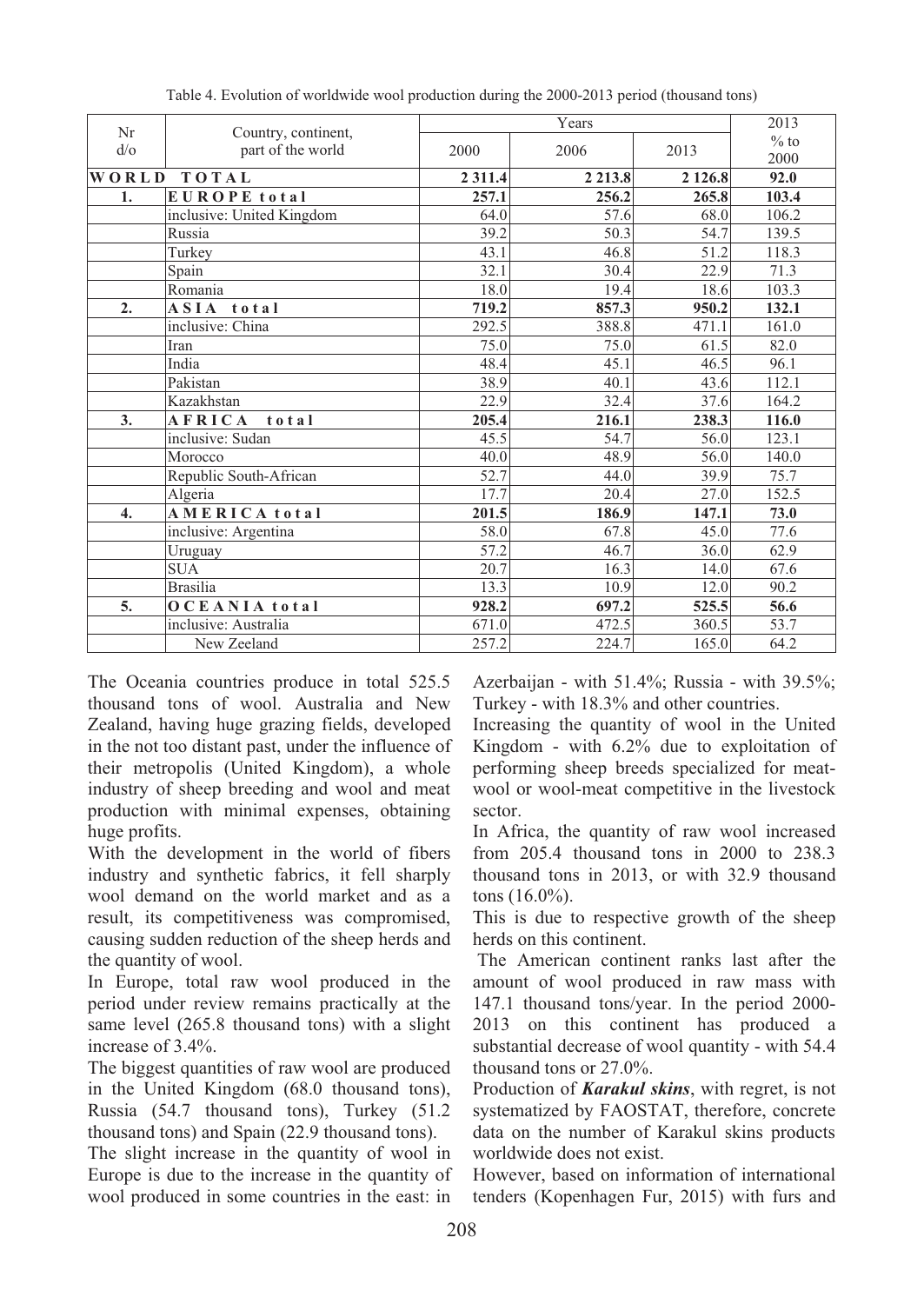sheep herds from country that grow Karakul, the global volume of Karakul skins could be estimated at 13.3 million pieces, with an increase by 33.0% compared to 1967, when it produced about 10.0 million pieces annually (Table 5).

Table 5. Total herds of sheep in some countries with biggest number of Karakul sheep (thousand heads)

|                | Country name          | The total herds of sheep |             |             | 2013    | Estimated herd of |            |
|----------------|-----------------------|--------------------------|-------------|-------------|---------|-------------------|------------|
| Nr             |                       |                          |             |             | $\%$ to | Karakul sheep     |            |
| $d$ /0         |                       | 2000                     | 2007        | 2013        | 2000    | share in          | thousand   |
|                |                       |                          |             |             |         | total, $\%$       | heads      |
|                | Uzbekistan            | 8 000.0                  | 10 3 8 3.0  | 14 077.5    | 176.0   | 84                | 11 825.1   |
| $\overline{2}$ | Kazakhstan            | 8 725.4                  | 12 813.7    | 15 197.7    | 174.2   | 40                | 6 0 79.1   |
| 3              | Turkmenistan          | 7 500.0                  | 13 758.0    | 14 000.0    | 186.7   | 90                | 12 600.0   |
| 4              | Afghanistan           | 15 000.0                 | 8 1 0 5 .0  | 13 14 1.0   | 87.6    | 40                | 5 2 5 6 .4 |
| 5              | Namibia               | 2 4 4 6 .1               | 2 6 5 2 . 6 | 2 9 3 0 .0  | 119.8   | 98                | 2 871.4    |
| 5              | Republic South-Africa | 28 550.7                 | 25 082.0    | 25 000.0    | 87.6    | 5                 | 1 250.0    |
| 6              | Tajikistan            | 1472.2                   | 1955.2      | 2959.5      | 201.0   | 34                | 1 006.2    |
| $\overline{ }$ | Romania               | 8 121.0                  | 7678.0      | 8 8 3 3 . 8 | 108.8   | 8                 | 706.7      |
| 8              | Republic of Moldova   | 930.2                    | 835.1       | 695.1       | 74.7    | 50                | 350.0      |

If we distribute this growth at the period of 45 years, get an annual increase of 0.73%. Therefore, in the period of 2000-2012, it may be expected to increase the amount of Karakul skins at a rate of 8.8%. The biggest quantities of skins have been produced in Turkmenistan, Uzbekistan, Kazakhstan, Afghanistan and Namibia.

Generalizing analysis of the evolution of the sheep herds and the total amount of the main sheep productions (meat, milk, wool, skins) worldwide during the years 2000-2013, in profile on countries and continents, we find that this (evolution) is in concordance with Васин Б. Н., 1971 affirmation, that "*distribution of sheep herds and breeds on the world is conditioned largely by human economic activity, but the division will depend not only by human will, but also by various natural factors, existing in different regions of the world".*

From the data above-shown we can deduce the conclusion that the increase on the total number of sheep herds held in those regions, parts and continents of the world with underdeveloped countries (Africa, Asia) and with in developing (in Eastern Europe), with important rural human populations living in arid areas of plains, semi deserted with poor vegetation where sheep are kept whole year without capital investments in natural conditions, with minimal cost. For these populations, sheep are indispensable source of existence and survival in difficult condition of nature.

Also, on continents with developed countries and rural populations (Europe, North America, Oceania), for the growth and exploitation of sheep is seen as an economic business of making a profit, the sheep herds in this period were reduced.

In our opinion, this situation is explains that sheep species in terms of modernization, industrialization and intensification of livestock sector in developed countries cannot makes economic compete with other animal species (birds, pigs, cattle), becoming uncompetitive. This is confirmed by the fact that in developed countries in Europe (United Kingdom, Germany, France, Spain etc.) quantity of sheep meat production was sharply reduced with 22.2 to 52.3% in the 2000-2014 period.

The data demonstrated that, from all sheep productions only milk production, thanks to its exceptional and specific nutrient application market remains competitive compared to other productions of animal species. This is confirmed by the fact that the quantity of sheep milk has continuously increased during the examined period considered in all parts of the world, including the developed countries of Western Europe and the Americas.

Therefore, when drawing up measures for the development of sheep breeding in different countries and regions of the world requires a comprehensive approach for assessing the conditions for growth and upkeep of sheep, traditions of the peoples inhabit the socio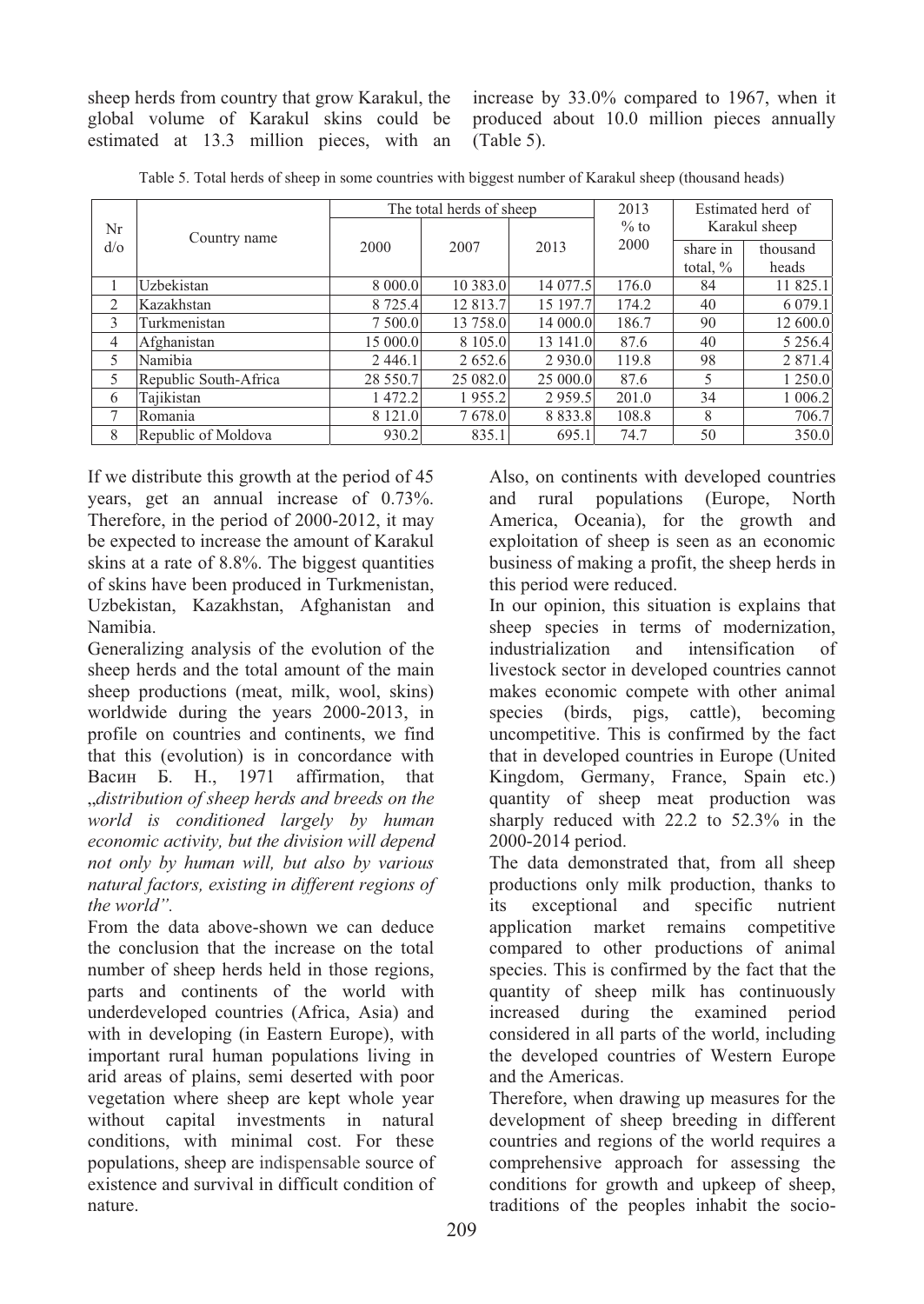economic conditions and competition in the market of sheep species with other species of animals.

In these situations, both in the world and in our country, are in need actions of improvement (genetic amelioration) of existing breeds, and to create new breeds, intra and inter-racial types, competitive, with mixed productivity (milk meat) and high potential, that adequate corresponded the socio-economic provocations of human populations from different parts of the world.

# **CONCLUSIONS**

Sheep breeding, worldwide, is a traditional zoo technical branch, which permanently is in ascendant development. This is due to major socio-economic importance, expressed through to ensure necessity security food of the population with animal protein such as meat and milk, as well as by supplying natural raw materials (wool, skins, fur sheep, leather etc.) of processing and manufacturing industry of wide consumer confections (clothes, fabrics, carpets, leather goods etc.). All of these make the ovine species indispensable for human society.

The herds of sheep in the world have increased during the years 2000-2013, from 1059.1 million heads in 2000 to 1172.8 million in 2013, or by 10.7%. In Asia and Africa it has been registered essential growth rhythms of the sheep population - with 27.1 and 32.0%. While in Europe, America and particularly in Oceania, there was registered a decrease of the sheep population, respectively, with 11.6; 6.5 and 33.9%.

The increasing of total effective of sheep has occurred in the regions, parts and continents of the world with underdeveloped (Africa, Asia) and developing countries (in Eastern Europe), with significant rural human population, living in arid zones with plains and scanty vegetation, where the sheep are kept the whole year in natural conditions, without capital investments, with minimal cost. For these populations, sheep are indispensable source of existence and survival in difficult conditions of nature.

On the continents with developed countries and rural population (Europe, North America,

Oceania), where the breeding and exploiting of sheep is seen as an economic business of obtaining a profit, sheep livestock in this period had been reduced. This situation can be explained by the fact that the ovine species in the conditions of modernization, industrialization and intensification of the zootechnic sector in developed countries, economically cannot compete with other animal species (birds, pigs, bovines), becoming uncompetitive.

Worldwide, from sheep products in the period 2000-2014 increased more significant volume of food production, such as meat - with 14.4% and milk - with 27.8%, and less, nonfood, such as skins Karakul, which rose with 8.8%, and wool, which suffered a decline with  $8.0\%$ .

From all sheep productions, only milk production, due to specific exceptional nutritional qualities and market demand, remains competitive on all continents, compared with production of other animal species. This is confirmed by the increase in the period of 2000-2014, of volumes of this production: with 6.9% in Europe, with 37.4% in Asia, with 41.6% in Africa and with 22.5% in America.

## **REFERENCES**

- Adametz L., 1927. Uber die Herkunft der Karakulschafe Bocharas und die Entstehung der Lockenbildung am Lammvliese dieser Rasse. In: Journal of Animal Breeding and Genetics. Vol. 8, Issue 1, Wien, 1- 64.
- Barillet F., Marie C., Jacquin M., Lagriffoul G., 2001. The French Lacaune dairy sheep breed. Use in France and abroad in the last 40 years, 5:116-127.
- Bradford G.E., 1974. Breeding plans for improvements of meat production and carcass merit in the meat breeds of sheep. 1<sup>st</sup> Cong. Gen. Api. Madrid, 1974, 1:725-738.
- Buzu I**.,** 2016. Creşterea ovinelor şi ameliorarea rasei Karakul. Acad. de Stiinte a Moldovei, Inst. St.-Practic de Biotehnologii în Zootehnie şi Medicină Veterinară. Edit. Poligr. "ASEM", Chișinău, 2016, 80 p., ISBN 978- 9975-75-819-2.
- Food and Agriculture Organization of the United Nations (FAO), 2015 a (http://faostat /fao.org./site/ 573/ Desktop Default. aspx?hydeID=573//ancor).
- Food and Agriculture Organization of the United Nations (FAO), 2015 b (http://faostat 3. fao.org.file://F:/FAOSTAT. htm%20 lana.htm).
- Food and Agriculture Organization of the United Nations (FAO), 2016 (www.fao.org/docrep/012/a 250r. pdf, p. 34-35).